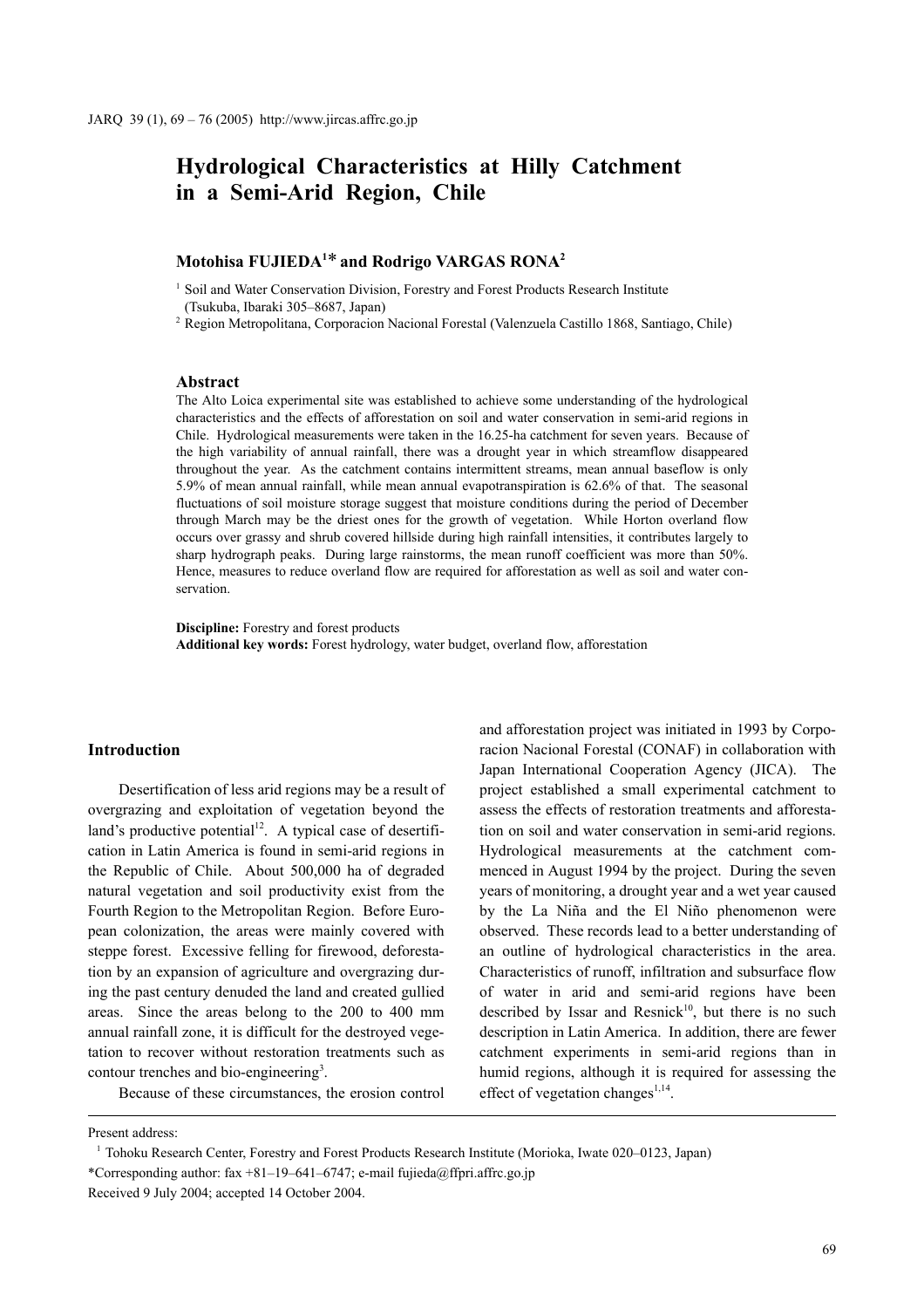This paper describes an original set of hydrological data obtained from a small catchment with the objective to understand the hydrological characteristics in a semiarid region in Chile.

# **Methods**

#### **1. Site description**

The Alto Loica project site (34º00*'* S, 71º30*'* W) is located about 120 km southwest of Santiago, the capital of Chile (Fig. 1). The area consists of gentle hills of 200 to 350 m elevation in the Cordillera de la Costa, a 1,000 km long hilly region along the Pacific seaboard.

The gradient of hillslope varies from 5 to 15 degrees. The area has been used for wheat cropping and / or grazing after deforestation. Thin *Acacia caven* about 2 m in height and grass (mainly *Avena barbata* and *Bromus mollis*), the so-called Estepa de Espino, can be seen over the area. The original dominant species were *Acacia caven*, *Maytenus boaria*, *Quillaja saponaria, Baecharis* linearia, and *Prosopis chilensis*<sup>3</sup>. An experimental 16.25 ha catchment (280–330 m elevation) was established at the foot of a hill located in the central part of the project site.

Köppen's system classifies the climate as Csb: it is a Mediterranean climate with precipitation in winter. The mean annual rainfall  $(\mu)$  for the period 1961 to 1991 at Longovilo station (33º54*'* S, 71º24*'* W; 150 m elevation), the nearest meteorological station which might be included by an isohyetal map, was 398.5 mm with a stan-



**Fig. 1. Location of experimental site**

dard deviation ( $\alpha$ ) of 193.8 mm. Approximately 88% of annual rainfall occurred from May to September. The mean annual temperature was 15.3ºC and the average maximum and minimum monthly temperatures were 32.2ºC in January and 3.4ºC in July, respectively.

Surface soils of the catchment, which is classified as an Ap-horizon with little organic matter, have a sandy clay texture. Soil depth of the thin A-horizon varies from 10 to 40 cm by micro-topography. The saturated hydraulic conductivity of the A- and B-horizon is  $10^{-3}$  cm/s and  $10^{-3}$  to  $10^{-4}$  cm/s, respectively. The soil hardness of the soil surface is 20 to 30 kg/cm<sup>2</sup> in early dry season and about  $100 \text{ kg/cm}^2$  in the drier season. The area is underlain by weathered granite. Outcrops of bedrock could not be seen except in the gullied areas.

#### **2. Hydrological data**

Rainfall within the catchment was measured with a tipping-bucket rain-gauge installed at the gauging station and two storage rain-gauges at the middle of the hillside. Hourly, daily and monthly summaries of rainfall were completed.

Streamflow from the catchment was measured with a 60-degree, sharp crested weir with a stilling pond equipped with a continuous stage recorder. The rating curve for the weir was determined by volume measurements at different stages. The daily total discharge passing the gauging station was expressed as a water depth over the catchment. Every instantaneous peak was read from charts and the peak flow rate (L/s) was calculated. Daily, monthly and annual summaries of streamflow expressed as water depth equivalents were completed from August 1994 to December 2001. The water year of the catchment is the same as a calendar year.

Stormflow is separated from storm hydrographs (baseflow separation) by drawing a straight line from the rising point to the characteristic point of the falling segment on semilogarithmic paper based on Chow<sup>2</sup>. Stormflow duration is defined as the interval from the time of rise to the end of stormflow. Annual stormflow is obtained by totaling the stormflow estimated by baseflow separation. Annual baseflow is obtained by subtracting the annual stormflow from annual streamflow. Therefore, the annual water budget consists of annual rainfall, stormflow, baseflow and a loss component.

### **Results and discussion**

#### **1. Characteristics of annual rainfall**

The rainfall recorded by the tipping-bucket raingauge was approximately the same as that of storage raingauges for separated storm events. Therefore, the areal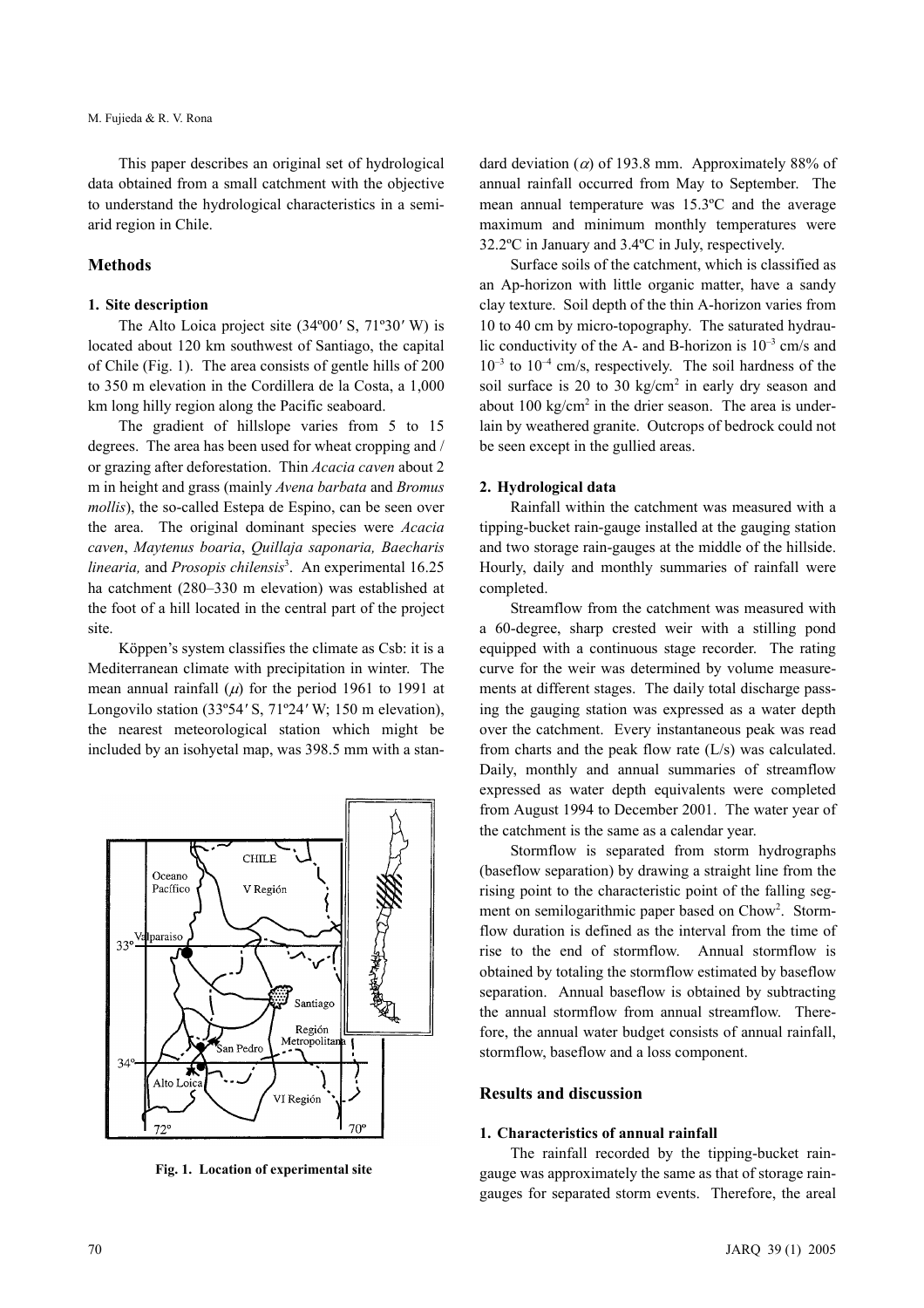

**Fig. 2. Typical annual hydrographs at the catchment**

rainfall of the catchment was estimated by the rain-gauge at the gauging station.

The rainy days (at least 0.5 mm daily rainfall) during the period varied from 16 to 61 days with a mean of 38 days per year. The maximum hourly, daily and monthly rainfalls were 23.5, 132.5 and 559.5 mm, which all occurred in June 2000. These records are equal to 2.7, 15.1 and 63.7% of annual rainfall, respectively. The maximum and minimum annual rainfalls were 1,034.5 mm in 1997 and 143.0 mm in 1998.

Assuming that annual rainfall at the Longovilo station may conform to a normal distribution, the maximum annual rainfall in 1997 is larger than magnitude  $\mu + 3\alpha$ (979.9 mm), which indicates an abnormal event caused by the El Niño. The minimum annual rainfall caused by the La Niña had magnitude  $\mu - 1.3\alpha$ . Although streamflow in minimum year was not observed at the gauging station throughout the year, it was not as severe as the lowest annual rainfall (128.1 mm) recorded during the drought of 1968. Regression analysis indicates that the annual rainfall required to initiate streamflow may exceed 209.5 mm, which is equivalent to magnitude  $\mu - \alpha$  which has occurred three times during the past 31 years at the region.

Hudson and Hazen<sup>9</sup> suggested that areas where the coefficient of variation of annual rainfall exceeded 0.35 had frequent droughts. Since the coefficient is 0.48, drought in this area conforms to their theory. In semiarid regions, information on the minimum annual rainfall which adversely affects vegetation is more important than the maximum amount of rainfall.

# **2. Annual water budget and hydrological environments**

Streamflow only occurs during the rainy season as an intermittent stream. Small rivers in the Cordillera de la Costa are all intermittent streams. Fig. 2 shows annual hyetograph and hydrograph of the average year in 1995 and the El Niño in 1997 at the catchment.

When the accumulated rainfall from the beginning of the water year amounted to approximately 120 mm, streamflow passed the gauging station except for the drought year of 1998. This indicates that rainfall in the early rainy season is absorbed as soil moisture storage by dry surface soils; as a result, it does not contribute to streamflow. Duration of streamflow varies from 0 to 167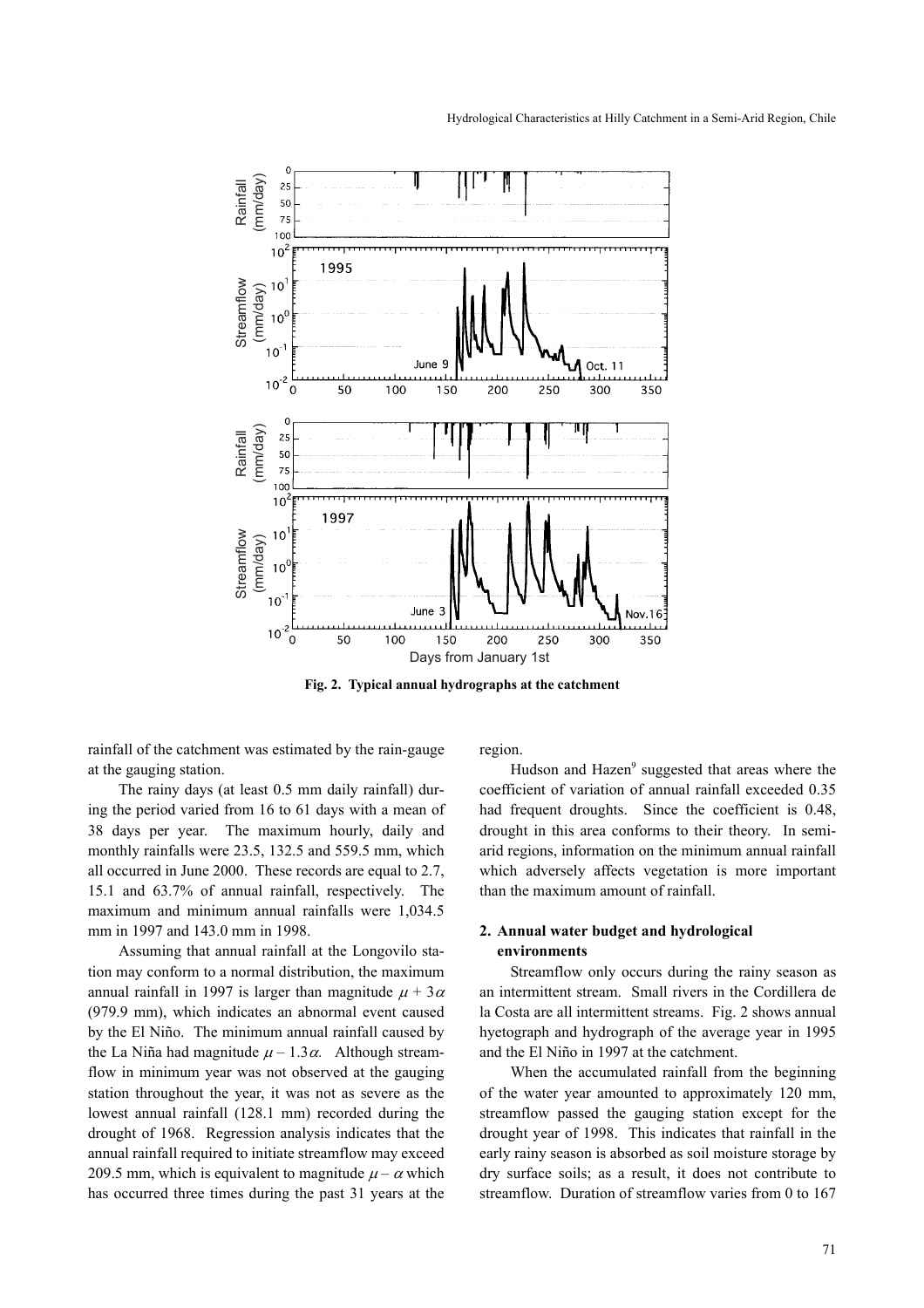days with a mean of 105 days, depending on the annual rainfall.

Table 1 shows the components of the annual water budget during the observation period. We consider that there are no catchment leaks, therefore, loss in Table 1 is equal to annual evapotranspiration (mainly evaporation from surface soils). Mean annual stormflow and baseflow amounted to 31.5% and 5.9% of mean annual rainfall. Mean annual evapotranspiration was 62.6% of mean annual rainfall.

The percentage of baseflow component to streamflow was only 15.7%. Hewlett<sup>8</sup> suggested that about 70% of streamflow is usually baseflow in mountainous regions of the eastern United States. The same result as Hewlett's had been obtained from subtropical forest catchments in Brazil<sup>6</sup>. As compared with humid forest catchments, the feature of semi-arid annual water budget may be a small baseflow component. That is, baseflow from humid mountainous catchments is usually produced from unconfined aquifers throughout the year, but baseflow from semi-arid catchments is supplied from perched aquifers only during the rainy season (see Fig. 2). In semi-arid regions, perched aquifers are frequently intermittent streams and some stormflow. Perched water tables fluctuate during wet periods and may disappear completely during the dry season<sup>8</sup>. The differences in aquifers affect the volume of baseflow component. This is one of the hydrological characteristics of semi-arid regions.

Examining the relationship between monthly rainfall, streamflow and evapotranspiration may help us to understand an outline of hydrological environments in the area. Monthly evapotranspiration is estimated by the following hypothesis and procedure. Potential evapotranspiration can be calculated by Hamon's equation<sup>7</sup> that requires only air temperature data:

$$
Ep = 0.140 D20qt
$$
 (1)

Where Ep is potential evapotranspiration (mm/day),  $D_0$  is possible hours of sunshine in units of 12 h and qt is saturated water vapour density at the daily mean temperature  $(g/m<sup>3</sup>)$ . Calculated annual potential evapotranspiration using the mean monthly temperature is 723.4 mm/y. Therefore, the evapotranspiration ratio is 0.49 (see Table 1). This result means that a dominant factor which controls evapotranspiration is rainfall amount and soil moisture storage.

Table 2 shows the sets of mean monthly rainfall and streamflow during the period and monthly potential evapotranspiration. The monthly potential evapotranspiration exceeds the mean monthly rainfall from October through April. It is estimated that the catchment may be under dry conditions except during the winter rainy season. In other words, vegetation may be exposed to water

| Water year | Rainfall<br>(mm) | Stormflow<br>(mm) | Baseflow<br>(mm) | Streamflow<br>(mm) | Loss<br>(mm) |
|------------|------------------|-------------------|------------------|--------------------|--------------|
| 1995       | 448.0            | 118.2             | 27.7             | 145.9              | 302.1        |
| 1996       | 314.5            | 26.8              | 10.5             | 37.3               | 277.2        |
| 1997       | 1,034.5          | 415.6             | 66.4             | 482.0              | 552.5        |
| 1998       | 143.0            | 0.0               | 0.0              | 0.0                | 143.0        |
| 1999       | 465.5            | 86.1              | 20.2             | 106.3              | 359.2        |
| 2000       | 878.5            | 355.5             | 65.8             | 421.3              | 457.2        |
| 2001       | 701.5            | 254.2             | 43.3             | 297.5              | 404.0        |
| Mean (mm)  | 569.4            | 179.5             | 33.4             | 212.9              | 356.5        |
| $(\%)$     | 100.0            | 31.5              | 5.9              | 37.4               | 62.6         |

**Table 1. Annual water budget at Alto Loica catchment**

**Table 2. Mean monthly rainfall, streamflow and potential evapotranspiration**

|    | Jun.                     | Feb.             |         |        |      |            |           |      |                |                                                                                               | Mar. Apr. May Jun. Jul. Aug. Sep. Oct. Nov. Dec. Annu. |     |       |
|----|--------------------------|------------------|---------|--------|------|------------|-----------|------|----------------|-----------------------------------------------------------------------------------------------|--------------------------------------------------------|-----|-------|
|    | 0.0 <sub>1</sub>         | 2.1              |         |        |      |            |           |      |                |                                                                                               | 4.9 28.1 53.1 182.5 101.5 93.0 81.9 18.4 3.1           | 0.8 | 569.4 |
|    | 0.0 <sub>1</sub>         | 0.0 <sub>1</sub> | $0.0\,$ | 0.0    |      | $0.9$ 73.0 |           |      | 47.4 48.6 39.0 | 4.0                                                                                           | 0.0                                                    | 0.0 | 212.9 |
| Ep | the contract of the con- |                  |         | $\sim$ | 36.4 |            | 27.0 30.7 | 30.0 | 45.0           | $\mathcal{L}(\mathcal{L}) = \mathcal{L}(\mathcal{L})$ . The set of $\mathcal{L}(\mathcal{L})$ | $\overline{\phantom{a}}$                               |     |       |

R: Rainfall (mm), S: Streamflow (mm), Ep: Potential evapotranspiration (mm).

–: Potential evapotranspiration exceeds rainfall.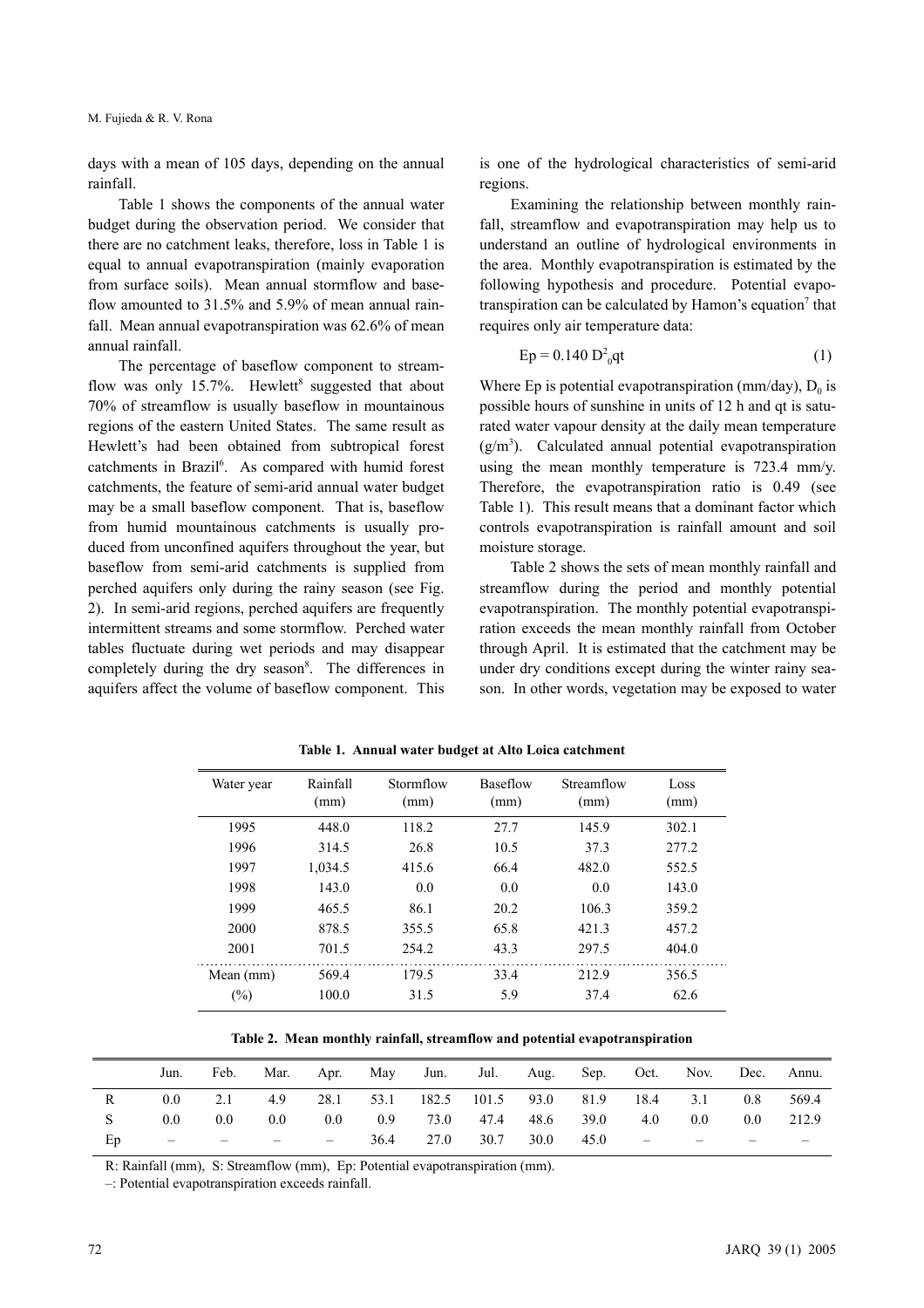deficits during December through March.

We suppose that the relationship between monthly evapotranspiration (Ei) and monthly potential evapotranspiration (Epi) can be expressed by the following equation:

$$
Ei = \beta Epi \tag{2}
$$

Where  $\beta$  is a coefficient that varies from 0 to 1 according to the soil moisture storage within the catchment. It is supposed that the period during which monthly rainfall or soil moisture storage exceeds monthly potential evapotranspiration  $\beta$  may be 1. Soil moisture storage is obtained by subtracting monthly streamflow and estimated evapotranspiration from the sum of monthly rainfall and previous soil moisture storage. Although evaporation reduction is an important factor to determine evapotranspiration in the area, it is not considered there.

The same procedure is conducted on the data presented in Table 2 to help understand the soil moisture conditions at the catchment. As a result, the period of October to November  $\beta$  may approximate 1. This means that the catchment may have adequate soil moisture storage to maintain evapotranspration at the potential level. Total estimated evapotranspiration from May to November amounts to 89.4% of annual evapotranspration. These results indicate that the early rainy season, May to June, is a recharge period for soil moisture storage and the early dry season, October to November, is an exhaustion period.

As the seasonal fluctuations of soil moisture storage are examined by rainfall, streamflow and estimated evapotranspiration, measurements of soil moisture are required for a better understanding of soil moisture conditions. In semi-arid regions, the most important concern of forest hydrology is not the streamflow yield, but the soil moisture conditions within the catchment, because these are the dominant factors affecting the growth of vegetation.

### **3. Characteristics of storm hydrographs**

Fig. 3 shows a typical storm hydrograph at the catchment. Hydrographs which have been observed at the gauging station respond quickly to the onset and fluctuations in rainfall intensity. Moreover the hydrograph peaks are sharp and their recession segments steep. This means that a large part of the water which has fallen in the catchment directly enters streams as stormflow. As a result, a major component of annual hydrographs is stormflow (see Fig. 2 and Table 1). We observed surface detention over hillside and sheet flow on denuded and gullied areas during rainfall. Dunne<sup>4</sup> suggested that sheet flow occurred on grazing lands in semi-arid western North America where vegetation density is low. Judging from vegetation cover and shallow soils, storm hydrographs may be mainly formed by the saturated overland flow deriving from wetted areas around streams and the overland flow from bare land and concave hillside where sheet flow may concentrate. Hence, it appears that Horton overland flow occurs at the catchment, which contributes to sharp storm hydrographs.

Fig. 4 shows the relationship between rainfall duration  $(R_D)$  and stormflow duration  $(S_D)$ . The regression equation indicates that stormflow may disappear within 10 to 20 h after the end of rainfall:

$$
S_{D} = 9.74 + 1.16R_{D} \ (R = 0.958)
$$
 (3)



**Fig. 3. Typical storm hydrograph at the catchment**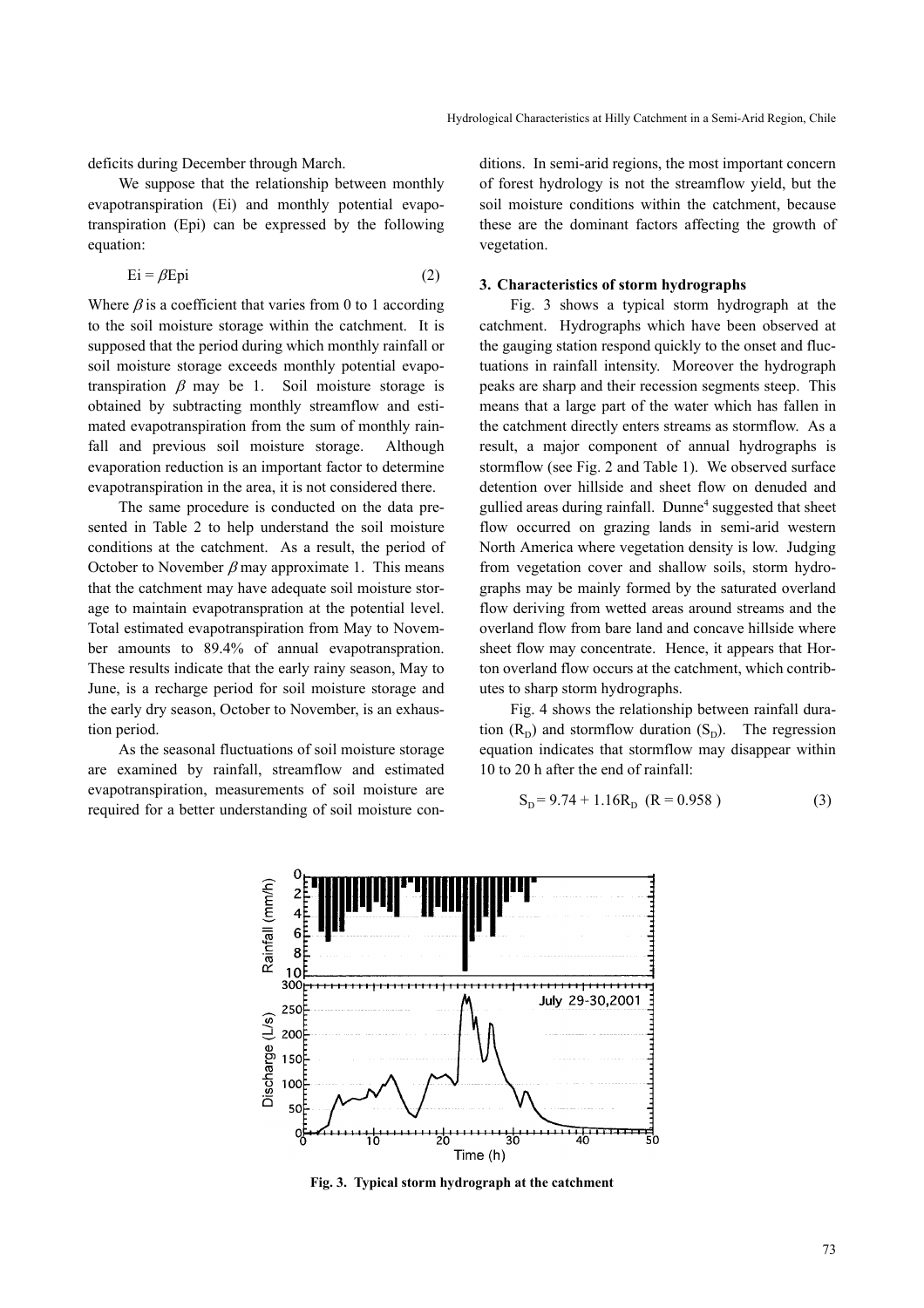

**Fig. 4. Relationship between rainfall duration and storm duration**



**Fig. 5. Relationship between rainfall and stormflow**



**Fig. 6. Peak runoff coefficient**

Compared with forest catchments in humid regions, the recession period of storm hydrographs, the interval from peak flow to the end of stormflow, might be short. In the case of the same catchment size, the recession period at forest catchments continued for 40 to 50  $h^5$ . Since subsurface stormflow is a major contributor to the recession segment at forest catchments, the recession period of forest catchments is longer than that of semi-arid hilly catchments.

The lags between the onset of rainfall and stormflow are very short. For example, lag time from maximum rainfall intensity to the hydrograph peak is less than 20 min. The observed lag time concurs with that calculated using the equation proposed by the US Department of Agriculture for hydrographs of Horton overland flow. The equation is expressed as follows:

$$
Lp = 0.42A^{0.20}
$$
 (4)

Where Lp (hours) is the lag from a burst of intense rainfall to the hydrograph peak, and A is the catchment area in square km. This indicates that for catchments of less than one square km in catchment area, lag time may be less than 30 min.

Fig. 5 shows the relationship between rainfall (Ps) and stormflow (Qs). Stormflow increases linearly with rainfall amount. This means that there is a high correlation between rainfall and stormflow. The relations were approximately expressed as two straight lines:

$$
0 < Ps \le 30 \text{ mm: Qs} = -1.79 + 0.269 \text{ Ps (R} = 0.653) \tag{5}
$$

 $30 \text{ mm} <$  Ps:  $\text{Os} = -16.76 + 0.710 \text{ Ps}$  (R = 0.961) (6)

Runoff coefficient (volume of stormflow / volume of rainfall) varies from 0.002 to 0.721 according to antecedent soil moisture conditions. For rainstorms of more than 50 mm, however, it ranges from 0.187 to 0.721 with a mean of 0.513. And the lower limit of the runoff coefficient increases with storm size.

Fig. 6 shows the relationship between maximum hourly rainfall intensity (at least 5.0 mm/h) and maximum hourly runoff intensity. In this figure, maximum hourly runoff intensity is not an instantaneous peak flow but the total volume of stormflow during a 60-min period included in the peak point. The peak runoff coefficient, that is, the ratio of maximum hourly rainfall intensity to maximum hourly runoff intensity, varies from 0.030 to 0.929 with a mean of 0.510. The lower limit of peak runoff coefficient increases with the rainfall intensity. Measured instantaneous peak flow during the period is 13.69 mm/h recorded September 10, 2000. It is the lower bound of the envelope curve for Horton overland flow proposed by Dunne4 , and is approximately the same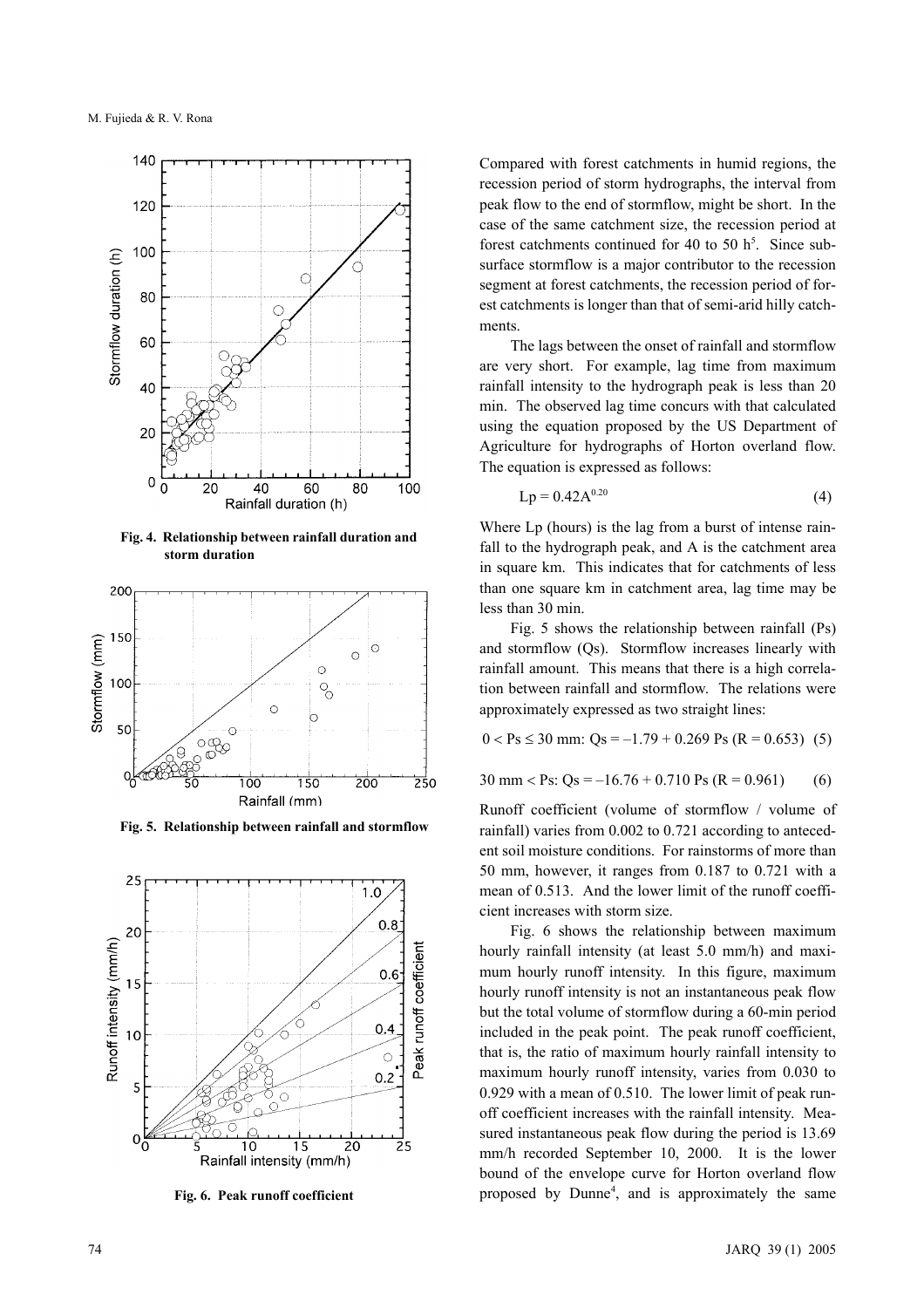| Soil condition          | No. of<br>measurements | Range<br>(mm/h) | Mean<br>$\text{(mm/h)}$ |
|-------------------------|------------------------|-----------------|-------------------------|
| Grass and shrub topsoil | 18                     | $16.2 - 216.0$  | 99.7                    |
| Grass and shrub subsoil | 18                     | $3.9 - 216.0$   | 58.9                    |
| Bare topsoil            | 12                     | $2.4 - 33.5$    | 13.1                    |

**Table 3. Saturated hydraulic conductivity**

Topsoil is 4 cm deep from the soil surface. Subsoil is about 20 cm deep from the topsoil.

value as the upper envelope for variable source stormflow. It is likely that higher peak flow may be measured as more data will become available in the future.

A detailed field survey of the denuded and gullied areas within the catchment was conducted to understand the zone producing overland flow. The total area of bare land was 2.675 ha, which amounts to 16.5% of the catchment area. In addition, undisturbed soil samples were collected from grass-shrub and bare areas, and measured for saturated hydraulic conductivity at the laboratory.

Table 3 shows the results of measurement. While the mean conductivity exceeds the intensity of natural rainstorms except bare topsoil, the value is one to two orders of magnitude below that for subsurface stormflow catchments listed in Dunne4 . The same result was obtained from a comparison of saturated hydraulic conductivities for which restoration treatments had been  $made<sup>11</sup>$ . These findings suggest that the permeability of semi-arid hilly catchments is lower than that of humid forest catchments. It is considered that the zone producing overland flow may be the wetted areas around streams, the bare land and the areas where soils are compacted by grazing. However, the stormflow processes cannot be clarified by the hydrological measurements and the field studies.

# **Conclusion and perspective**

Hydrological measurements were taken at a small hilly catchment for seven years in a semi-arid region in Chile. There was no streamflow in small rivers during drought years. Annual water budget and hydrological environments in the catchment strongly reflect the characteristics of a semi-arid climate. The most important hydrological factor for afforestation in the areas may be seasonal fluctuations in basin storage, because, this may supply us with information about soil moisture conditions which adversely affect the growth of vegetation. One conclusion that can be drawn from hydrological measurements is that native tree species which can endure severe dry seasons may be suitable for afforestation, even though Eucalyptus species have been planted there.

Horton overland flow occurs over grassy and shrub covered hillside as well as in denuded and gullied areas, and is largely responsible for sharp hydrograph peaks. During large rainstorms, mean runoff coefficient exceeds 50% of rainfall. Therefore, measures for reducing overland flow such as contour trenches, furrows on contours, check dams and bio-engineering in gullied areas, are required for both erosion control and afforestation in these regions.

Catchment experiments $13$  point out that afforestation brought about streamflow reductions. Since hydrological characteristics in the region have been clarified by the project, in the future, the monitoring will be conducted with the objective to understand the influences of the growth of trees on streamflow yield and soil moisture storage in semi-arid regions.

### **Acknowledgements**

The authors would like to acknowledge the considerable assistance of Dr. Samuel Francke, chief of watershed management at CONAF and Tadayoshi Komiya, project leader of JICA. We also gratefully acknowledge Koichi Tokugawa, Masatoshi Makita, Kazuo Tsuruta and Nobuyoshi Kototh for assistance with the field measurements. This work was conducted by JICA and CONAF under a memorandum of understanding between the governments of Japan and Chile.

# **References**

- 1. Bosch, J. M. & Hewlett, J. D. (1982) A review of catchment experiments to determine the effect of vegetation changes on water yield and evapotranspiration. *J. Hydrol.* **55**, 3–23.
- 2. Chow, V. T. (1964) Handbook of applied hydrology. McGraw-Hill, New York, 4.8–4.13.
- 3. CONAF (1995) Control de erosion y forestacion en cuencas hidrograficas de la zona semiarida de Chile. Informe intermedio, pp.141. [In Spanish]
- 4. Dunne, T. (1983) Field studies of hillslope flow processes. *In* Hillslope hydrology, eds. Kirkby, M. J, John Wiley & Sons, London, 227–293.
- 5. Fujieda, M. & Abe, T. (1982) Effects of regrowth and